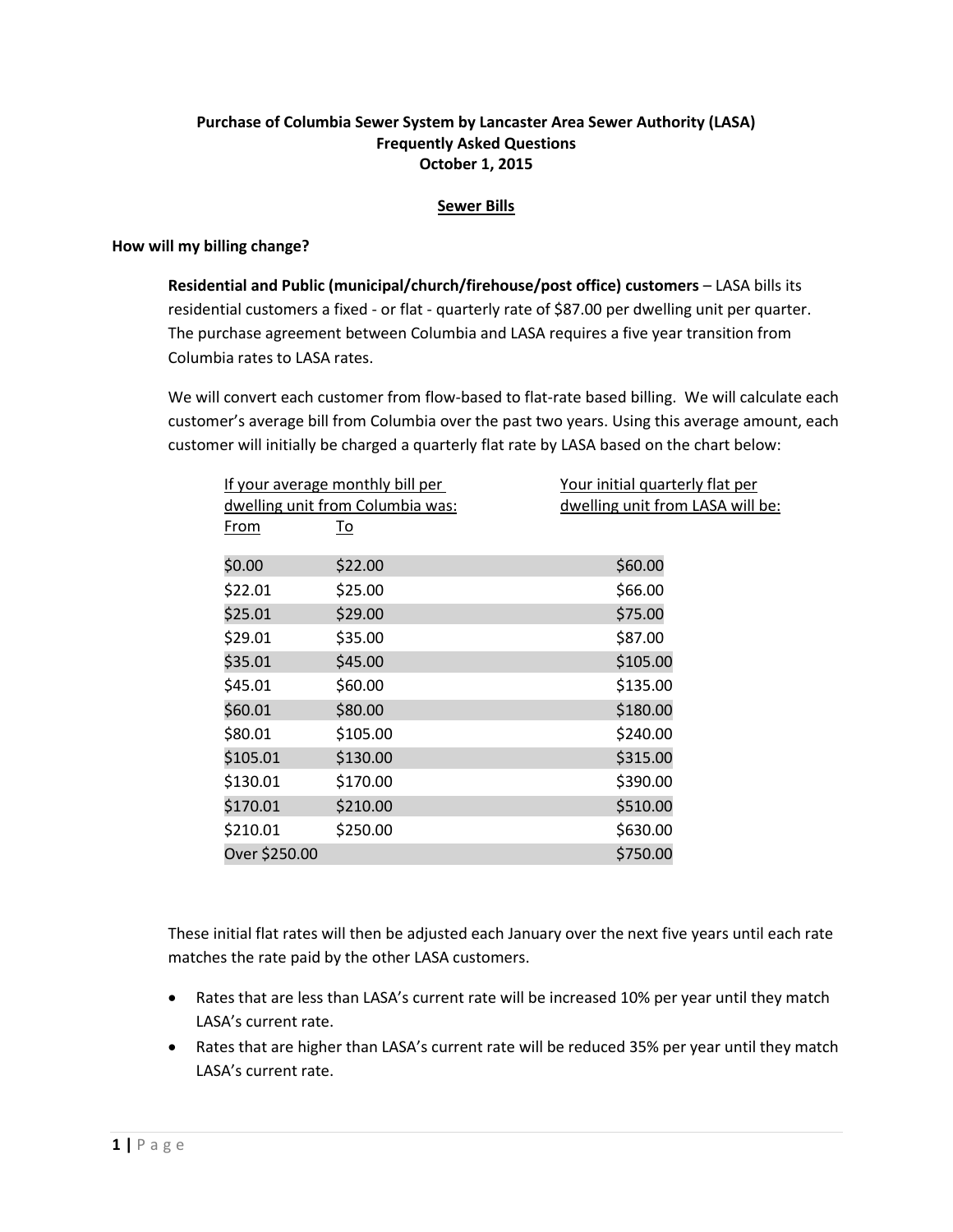After five years, all customers in Columbia will be paying the same rates as that paid by the other LASA customers.

LASA bills residential customers quarterly with bills mailed at the beginning of the quarter in January, April, July, and October. However, during this transition time, LASA will use the following schedule to transition from Columbia's billing schedule to LASA's billing schedule:

| <b>Bill Date</b>                               | <b>Period Covered</b>           |  |
|------------------------------------------------|---------------------------------|--|
| August 1, 2015                                 | June and July                   |  |
| September 1, 2015                              | August and September            |  |
| November 1, 2015                               | October, November, and December |  |
| January 1, 2016                                | January, February, and March    |  |
| Quarterly thereafter for each upcoming quarter |                                 |  |

**Commercial/Industrial customers** – LASA bills its commercial customers quarterly based on water consumption based on the rates below:

| <b>Quarterly Consumption in Gallons</b> |           | Rate per 1000 gallons | Minimum Charge |
|-----------------------------------------|-----------|-----------------------|----------------|
| <u>From</u>                             | То        |                       |                |
| 0                                       | 31,500    |                       | \$87.00        |
| 31,501                                  | 1,531,500 | \$3.86                |                |
| 1,531,501                               | 4,531,500 | \$3.22                |                |
| Over 4,531,500                          |           | \$2.76                |                |

The purchase agreement between Columbia and LASA requires a five year transition from Columbia's flow-based rates to LASA's flow-based rates.

The initial flow-based charges for Columbia commercial customers will use the rates below:

| <b>Quarterly Consumption in Gallons</b> |           | Rate per 1000 gallons | Minimum Charge |
|-----------------------------------------|-----------|-----------------------|----------------|
| <u>From</u>                             | То        |                       |                |
| $\mathbf{0}$                            | 31,500    |                       | \$87.00        |
| 31,501                                  | 1,531,500 | \$7.94                |                |
| 1,531,501                               | 4,531,500 | \$7.94                |                |
| Over 4,531,500                          |           | \$7.94                |                |

These rates will be adjusted each January over the next five years until the rate for each consumption tier matches the rates paid by the other LASA commercial customers.

- Rates for consumption tiers that are higher than LASA's current rate will be reduced 14.5% per year until they match LASA's current rate.
- After five years, the rate for each consumption tier will be the same as that paid by the other LASA commercial customers.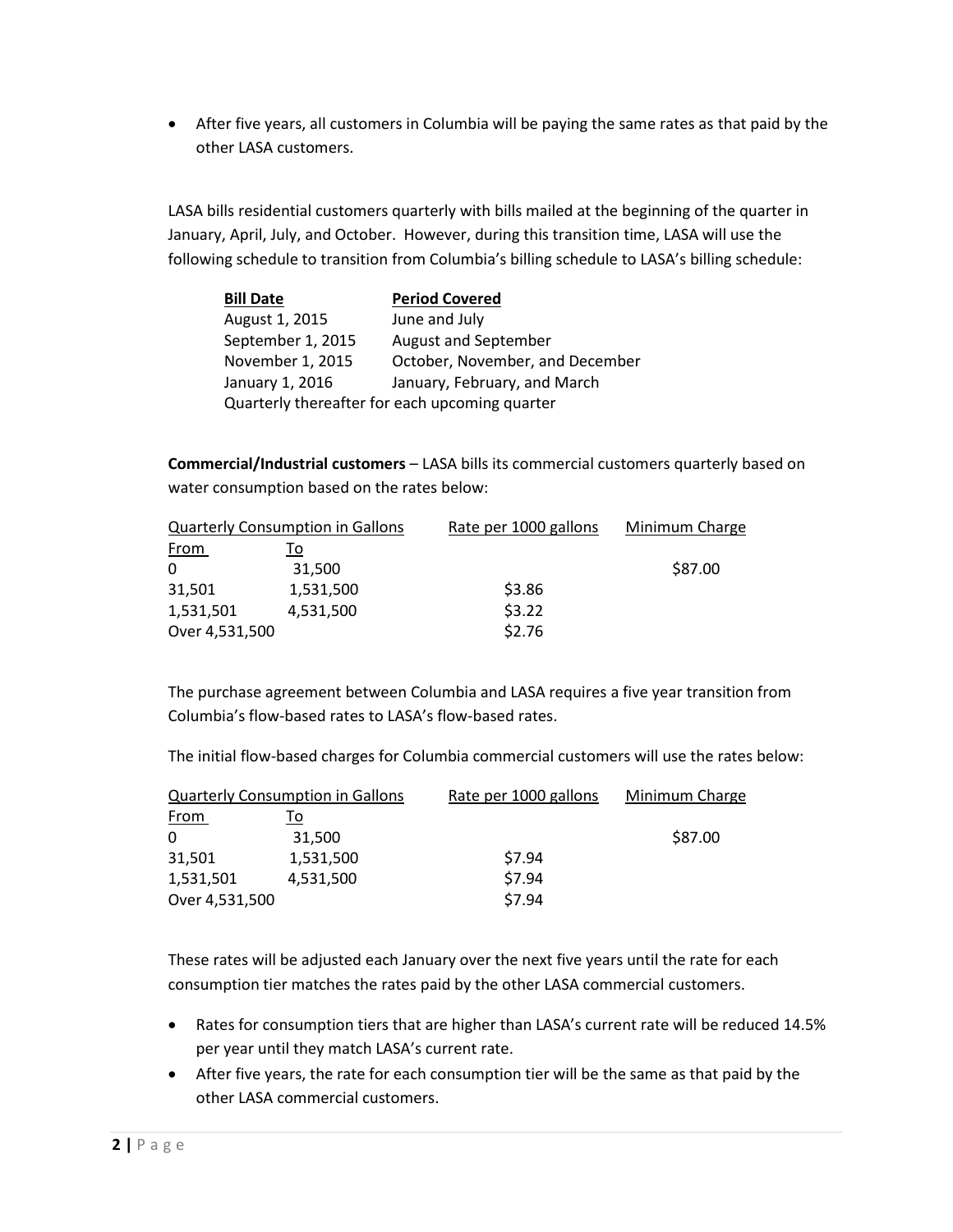LASA bills commercial customers quarterly with bills mailed at the beginning of the month in January, April, July, and October for the previous quarter's usage. However, during this transition time, LASA will use the following schedule to transition from Columbia's billing schedule to LASA's billing schedule:

**Bill Date Billing Period** October 1, 2015 June, July, and August January 1, 2016 September, October,and November Quarterly thereafter for each prior quarter

### **Why did you change residential flow-based billing to flat rate billing?**

Wastewater utilities state-wide are split about 50/50 – half bill residential on flow while the other half bill them flat rate. LASA bills residential flat rate – currently at \$87.00 per quarter.

The principle of flat rate billing is that wastewater utilities are by their nature highly capital intensive with high fixed costs that must be spread out over many customers for efficiency. Although the amount of flow from a customer does have some effect on operating expenses, our cost to serve a typical residential customer is about the same regardless of the flow, within a fairly wide range of flows.

Another benefit from flat rate billing is its simplicity resulting in fewer errors and lower administrative costs.

### **What will my residential bill be at the end of the five year transition period?**

The current LASA rate is subject to increases over time due to inflation and system maintenance requirements. We cannot guarantee any certain increase amount, but can point to the history of LASA rate adjustments – which is 2.0% per year over our nearly 50 year history and 1.75% per year on the average more recently since the year 2000.

### **Can you guarantee my rate will not continue to go up?**

We can predict that LASA rates will increase over time due to inflation and system maintenance requirements. We cannot guarantee any certain increase amount, but can point to the history of LASA rate adjustments – which is 2.0% per year over our nearly 50 year history and 1.75% per year on the average more recently since the year 2000.

By law we must defend rates as reasonable and uniform. We cannot guarantee a certain rate because our bond holders require that LASA generates enough revenue to pay off the bonds.

### **I have apartments. How will I be affected?**

For multi-unit facilities, LASA charges its flat rate for each unit. So you will be converted from flow based billing to flat rate billing. We will use your average bill from Columbia over the past two years and divide it by the number of units in your building. Using this average amount per unit, you will be charged a quarterly flat rate per unit by LASA based on the chart below: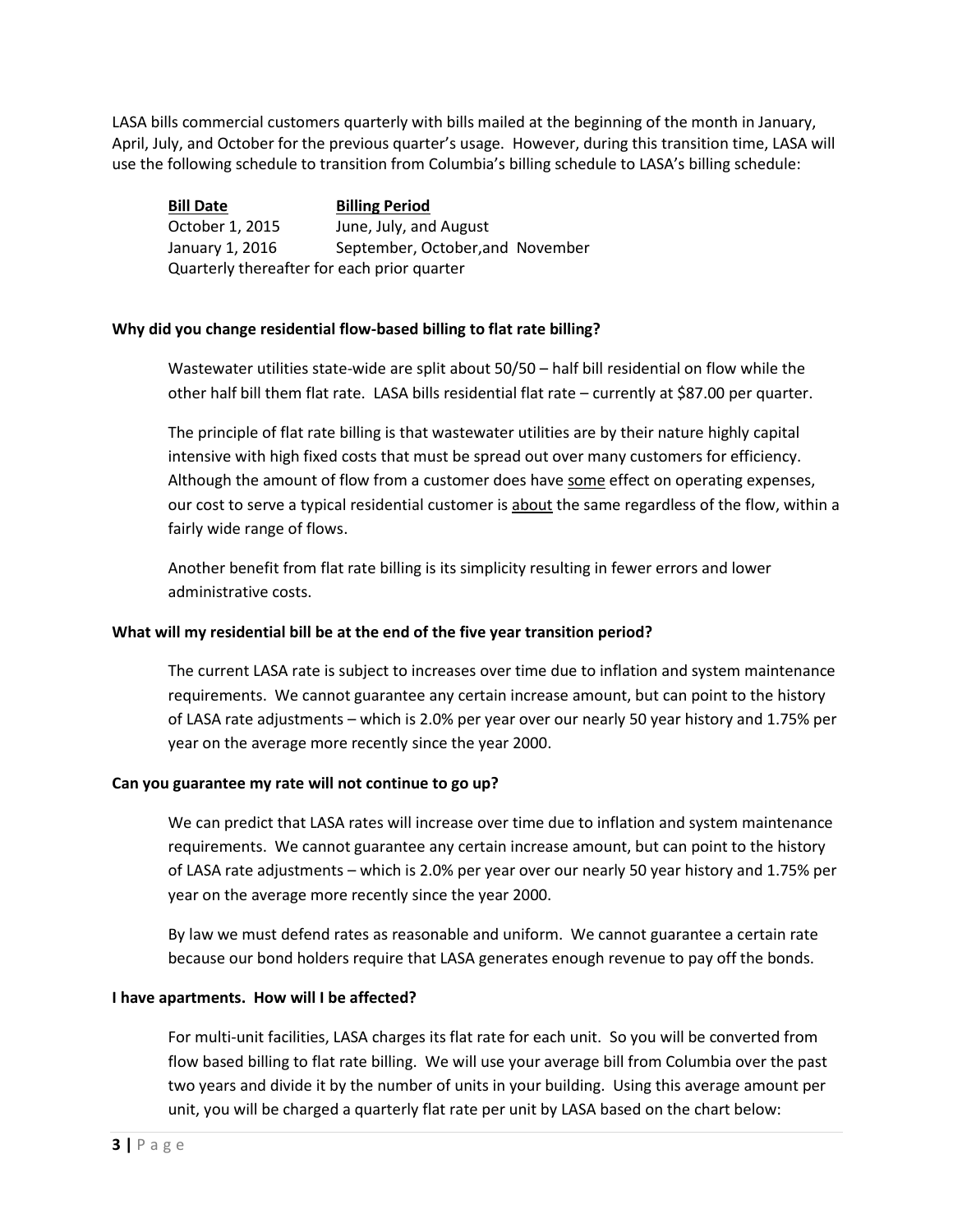|               | If your average monthly bill per<br>dwelling unit from Columbia was: | Your quarterly flat per<br>dwelling unit from LASA will be: |
|---------------|----------------------------------------------------------------------|-------------------------------------------------------------|
| From          | To                                                                   |                                                             |
| \$0.00        | \$22.00                                                              | \$60.00                                                     |
| \$22.01       | \$25.00                                                              | \$66.00                                                     |
| \$25.01       | \$29.00                                                              | \$75.00                                                     |
| \$29.01       | \$35.00                                                              | \$87.00                                                     |
| \$35.01       | \$45.00                                                              | \$105.00                                                    |
| \$45.01       | \$60.00                                                              | \$135.00                                                    |
| \$60.01       | \$80.00                                                              | \$180.00                                                    |
| \$80.01       | \$105.00                                                             | \$240.00                                                    |
| \$105.01      | \$130.00                                                             | \$315.00                                                    |
| \$130.01      | \$170.00                                                             | \$390.00                                                    |
| \$170.01      | \$210.00                                                             | \$510.00                                                    |
| \$210.01      | \$250.00                                                             | \$630.00                                                    |
| Over \$250.00 |                                                                      | \$750.00                                                    |

These initial flat rates will be adjusted each January over the next five years until each rate matches the rate paid by the other LASA customers.

- Rates that are less than LASA's current rate will be increased 10% per year until they match LASA's current rate.
- Rates that are higher than LASA's current rate will be reduced 35% per year until they match LASA's current rate.
- After five years, all customers in Columbia will be paying the same rates as that paid by the other LASA customers.

LASA bills apartment owners quarterly with bills mailed at the beginning of the quarter in January, April, July, and October. However, during this transition time, LASA will use the following schedule to transition from Columbia's billing schedule to LASA's billing schedule:

| <b>Bill Date</b>                               | <b>Period Covered</b>           |
|------------------------------------------------|---------------------------------|
| August 1, 2015                                 | June and July                   |
| September 1, 2015                              | August and September            |
| November 1, 2015                               | October, November, and December |
| January 1, 2016                                | January, February, and March    |
| Quarterly thereafter for each upcoming quarter |                                 |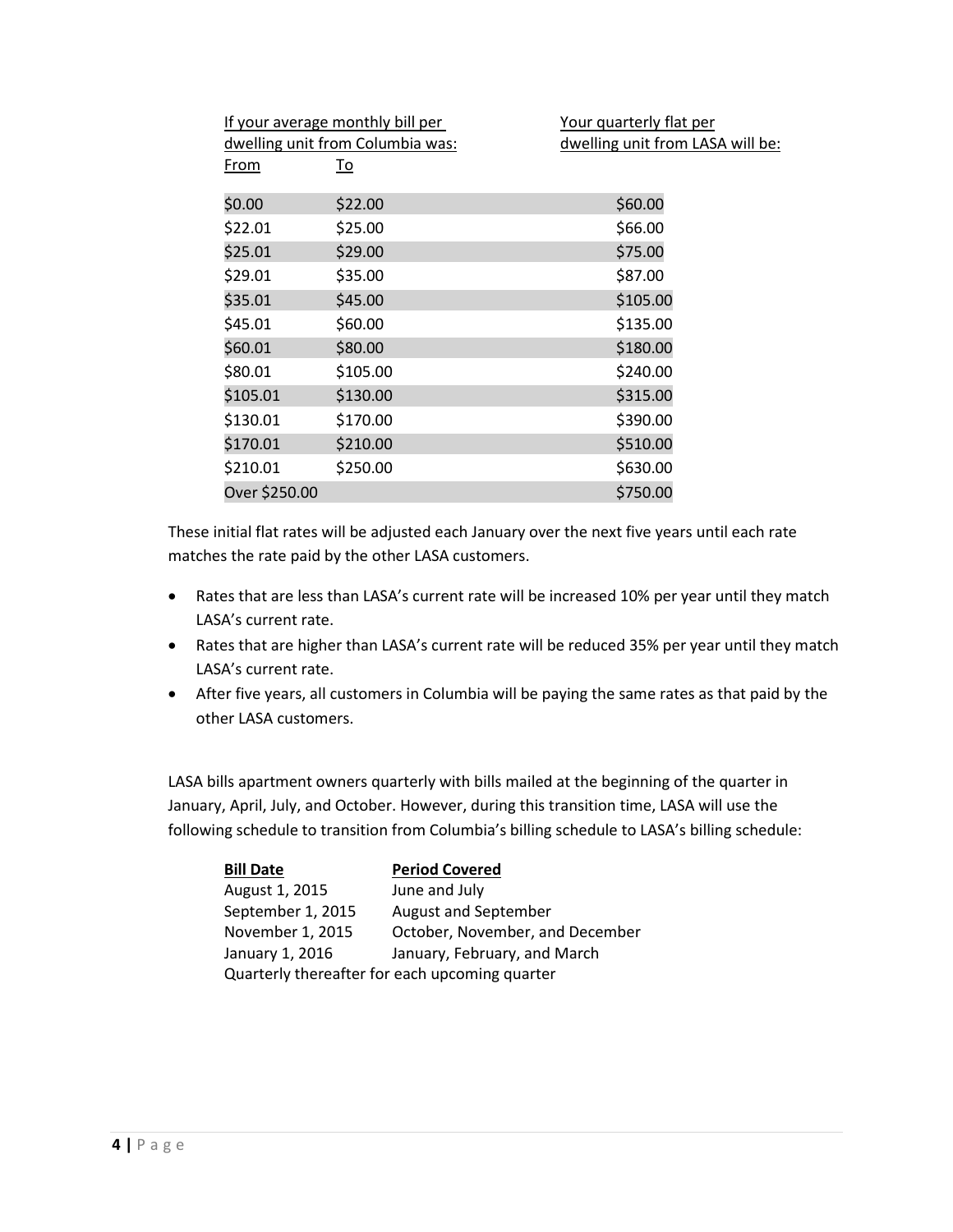#### **I own a business in the Borough. How would I be affected?**

Your rates per 1,000 gallons discharged will decrease. The amount of decrease however will depend on your usage. LASA has flow-based tiers with varying rates per 1,000 gallons depending on the usage that currently range from \$2.76 - \$3.86 per 1,000 gallons. The current Columbia rate of \$7.94 per 1,000 gallons will decrease 14.5% per year over 5 years until they reach the LASA rates at the time.

# **I am a resident living in West Hempfield Township but my flow goes to Columbia. How would I be affected?**

We have taken over the bulk agreement with West Hempfield Township and will charge West Hempfield Township the same Bulk Service charge we are currently charging Manor Township. But West Hempfield Township will continue to bill their customers. We have some interest in negotiating with West Hempfield Township in the future to take over their system and add them as LASA customers.

# **Who can I contact to complain about service or my bill? What recourse do I have now that I cannot go to Borough Council to complain? What control does Council have over run-away rates? What about the PUC?**

You have the right to complain to your public officials in Columbia, who can forward that complaint to the proper contact with LASA. Complaints or concerns can always be directed to LASA staff in person at our office 130 Centerville Road, through the LASA website, or by phone to LASA at 299-4843.

Complaints or concerns can also be directed to the LASA Board, represented by 7 officials appointed by the 7 LASA municipalities, at any regular Board meeting the  $4<sup>th</sup>$  Thursday of every month at 7:30 am, or anytime through the Executive Director Michael Kyle at 344-5832.

State law dictates that the Authority must set rates that are "reasonable and uniform". The same law also dictates that Lancaster County Court of Common Pleas has exclusive jurisdiction to determine questions on rates or service.

The ultimate recourse for grievances and rate disputes is through the Court of Common Pleas. The PUC does not have any jurisdiction over the rate setting  $-$  it is the responsibility and sole authority of the LASA municipal authority to set rates.

### **Why are the rates being adjusted over 5 years? Why not 10 years?**

The asset purchase agreement includes a 5-year rate transition. The transition time affected the valuation of the system– in general the longer the transition the lower the offer price. The Columbia negotiating team chose 5 years as the optimum transition period.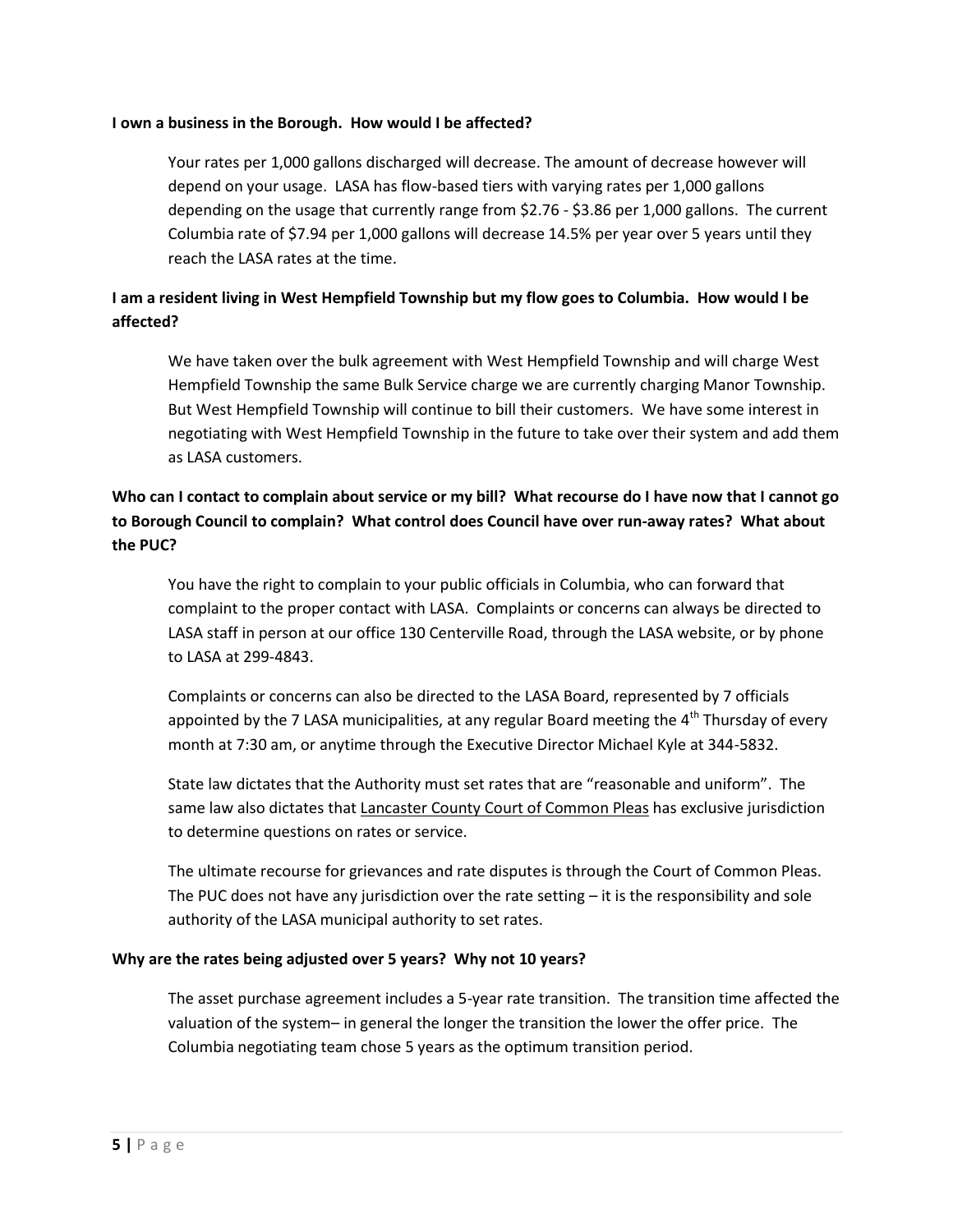#### **Where and how do I pay my LASA bill?**

LASA bills can be paid a number of ways, as follows:

- Direct debit Each customer will receive directions on how to sign up for direct debit
- On-line Each customer will received directions on how to sign up to pay on-line
- By mail to 130 Centerville Road or in person at 130 Centerville Road

#### **What happens if I pay my LASA bill late?**

There are penalties and interest applied to late payments, as described in the LASA Rules and Regulations. LASA will work with you to arrange a way to pay on your sewer bill in a timely fashion. However there are fees and penalties for late payment. For delinquent accounts, we file a lien against the property to guarantee payment and we have the authority to direct the water company to shut off water service for failure to pay your sewer bill.

# **I'm a restaurant owner; I know restaurants in the current LASA service area are sometimes surcharged due to the strength of their waste. Will I be surcharged? What will my bill be?**

LASA's Rules and Regulations allow for the collection of surcharges when a commercial facility is discharging waste that is of a higher strength than domestic waste. You may be surcharged for the portion of your waste that exceeds domestic strength. Your surcharge bill would vary depending on the strength of the waste discharged.

#### **When will my bill be changed?**

Billing will be converted on June 1, 2015 and all new rates will be reflected on the first LASA bill received. You may however still receive a bill from Columbia for services they provided through the end of May 2015. There will be a transition billing period as we move from Columbia's monthly billing schedule to LASA's quarterly billing schedule.

**Residential and Public customers –** For residential and public customers (municipal / church / firehouse / post office), LASA bills are mailed at the beginning of the quarter in January, April, July, and October. During the transition time, LASA will bill on the following schedule:

**Bill Date Period Covered** August 1, 2015 June and July September 1, 2015 August and September November 1, 2015 October, November, and December January 1, 2016 January, February, and March Quarterly thereafter for each upcoming quarter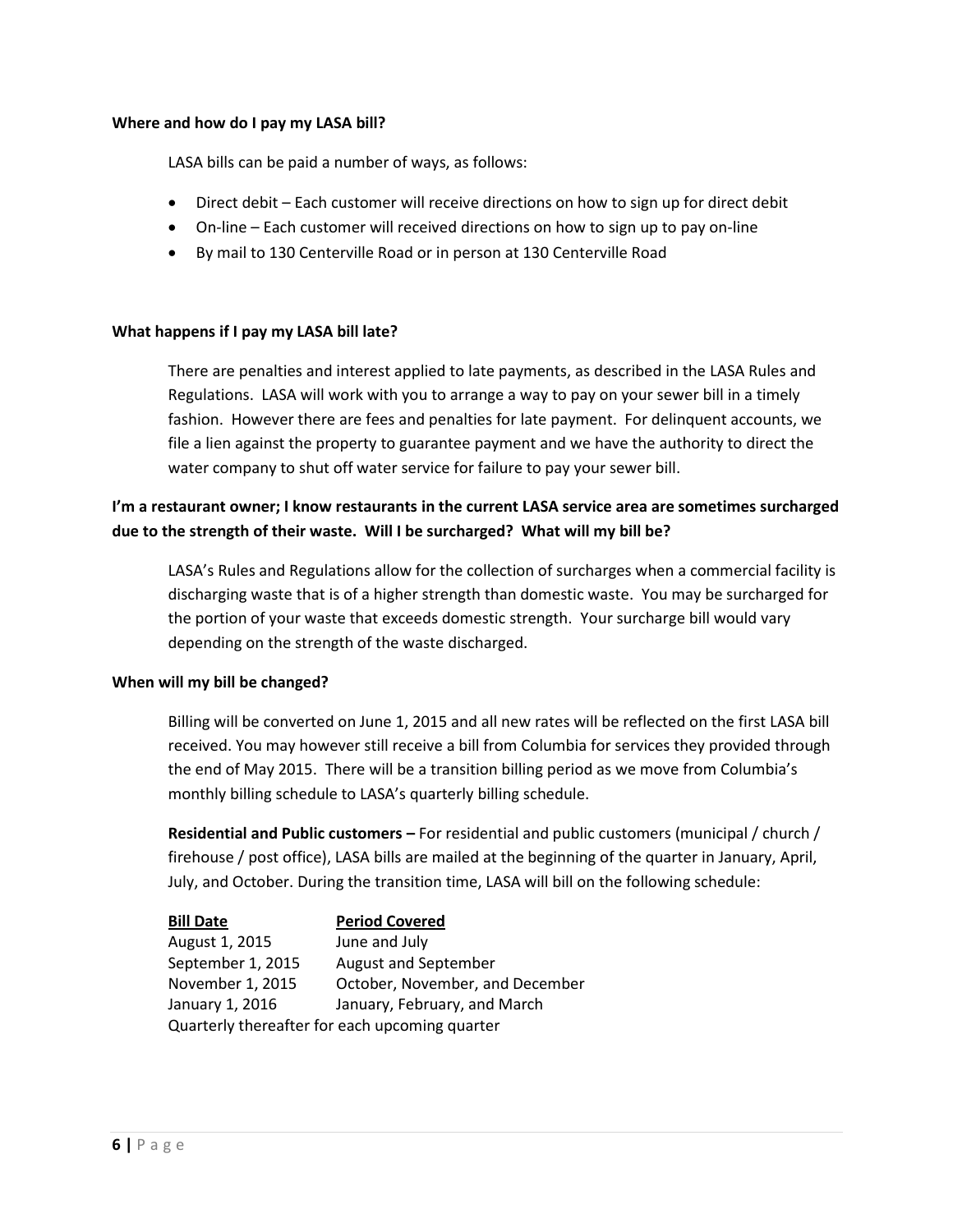**Commercial/Industrial Customers –** For commercial and industrial customers, LASA bills are mailed at the beginning of the month in January, April, July, and October for the previous quarter's usage. During the transition time, LASA will bill on the following schedule:

**Bill Date Period Covered** October 1, 2015 June, July, and August January 1, 2016 September, October, and November Quarterly thereafter for each prior quarter

## **The Asset Agreement and Valuation**

### **Do we have a seat on the LASA Board? If not, why not?**

The purchase agreement did not include a seat on the LASA Board for Columbia. The valuation of the system is affected by Board membership and equity in the system – and the value would have been less if Columbia desired a seat on the Board and equity in the system. During negotiations the Borough made a decision to not include Board representation in the proposal.

### **How was the \$8.6 Million cash value calculated?**

There are many different ways to value a sewer system, including depreciated book value, replacement value, and market value. But the primary method that drove the price was the Earnings Value – Debt Supported method. In this method, we look at the discounted cash flow from the system over a long period of time, which factors in the cost of operation and maintenance, capital costs, inflation, and revenues. The difference between all of the revenues and all of the costs is the amount that can be paid for the system.

**Are there any remaining items in the asset purchase agreement to be completed?** The following items need to be completed

- Billing conversion from Columbia rates to LASA rates Begins June 2015 (final rate transition will not be complete until 2020).
- Start construction of the transportation facilities that will convey the sewage to LASA's treatment facility – January 2016
- Startup of transportation facilities November 2016

### **LASA Operations**

### **I live near the treatment plant; will I experience odors at the new pump station?**

Control of odors is important to LASA. Pumping stations typically produce fewer odors than treatment plants. We expect this to be the case when the new pumping station is operational.

# **I'm a hauled waste customer; will I be able to discharge at the new pump station? Where can I discharge?**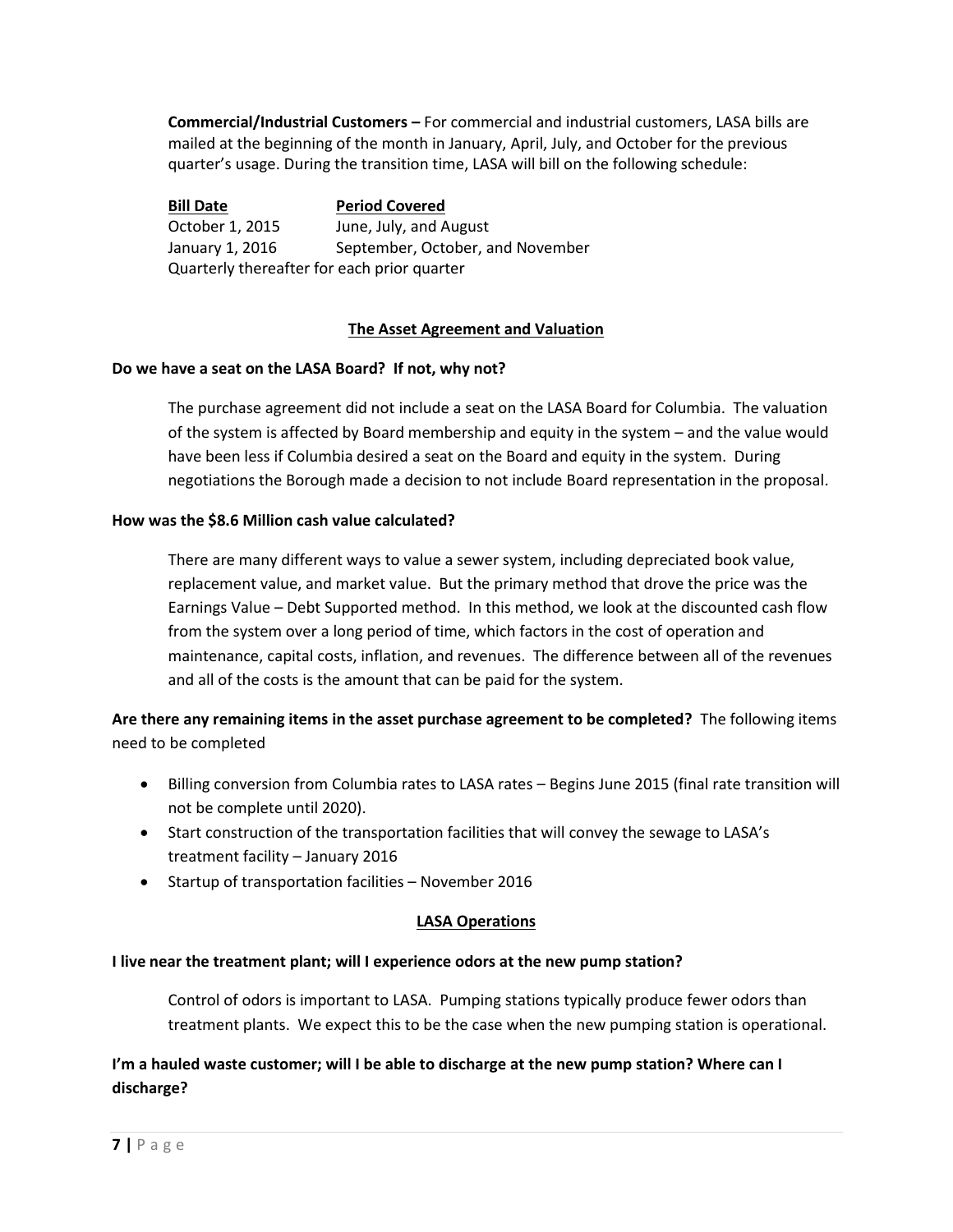There are currently no plans to accept hauled waste at the new pump station. LASA's treatment plant in Washington Boro is the designated location for the discharge and treatment of hauled waste.

# **I'm a restaurant owner; I know restaurants in the current LASA service area have their grease traps inspected? Will I be inspected?**

Since grease can have a significant impact on the collection system and treatment plant, LASA has implemented a grease trap inspection program. If your facility has a grease trap, LASA or its representatives will perform routine inspections.

# **I'm an industrial customer; what are your requirements for industrial users? Would I need a permit? What fees are involved?**

LASA's Rules and Regulations contain a chapter on industrial waste that lists all requirements. Commercial/industrial customers are generally issued an Industrial Waste Permit if their flow exceeds 25,000 gallons per day. Permitting fees range from \$200-\$500.

## **What part of my service line is my responsibility?**

LASA has taken responsibility for the sewer line from your curb-line out to the main in the street. It remains your responsibility to maintain the line from the curb-line to your house.

## **How will you handle any sewer backups that occur in my property?**

We respond to all calls about a backup and provide emergency cleanup services.

If the backup is caused by the LASA sewer we will pay for all remediation necessary on a onetime basis. We will require you to install a back-flow preventer to prevent future backups. If you fail to install the backup preventer and experience another backup we will not pay to remediate that backup.

### **What are the hours that the LASA staff is available during the day for questions or complaints?**

LASA's office staff is available in person from 8:00 am to 4:30 pm weekdays, and the maintenance department is available from 6:30 am to 3:00 pm weekdays and the treatment plant has staff available 7:00 am to 11:30 pm weekdays and weekends from 7:00 am to 11:00 am. Of course you can always reach us through our emergency number.

# **How do I reach LASA personnel if I have a problem after the closing of the LASA office?**

LASA staff is available 24/7, 365 days a year. After hours LASA works from a call center that will receive the complaint and then they will contact the LASA employee on call. To report a problem or emergency with your sewer service, contact LASA at the following numbers:

### Monday – Friday 8:00 am – 4:30 pm – Call 717-299-4843, select Option 3